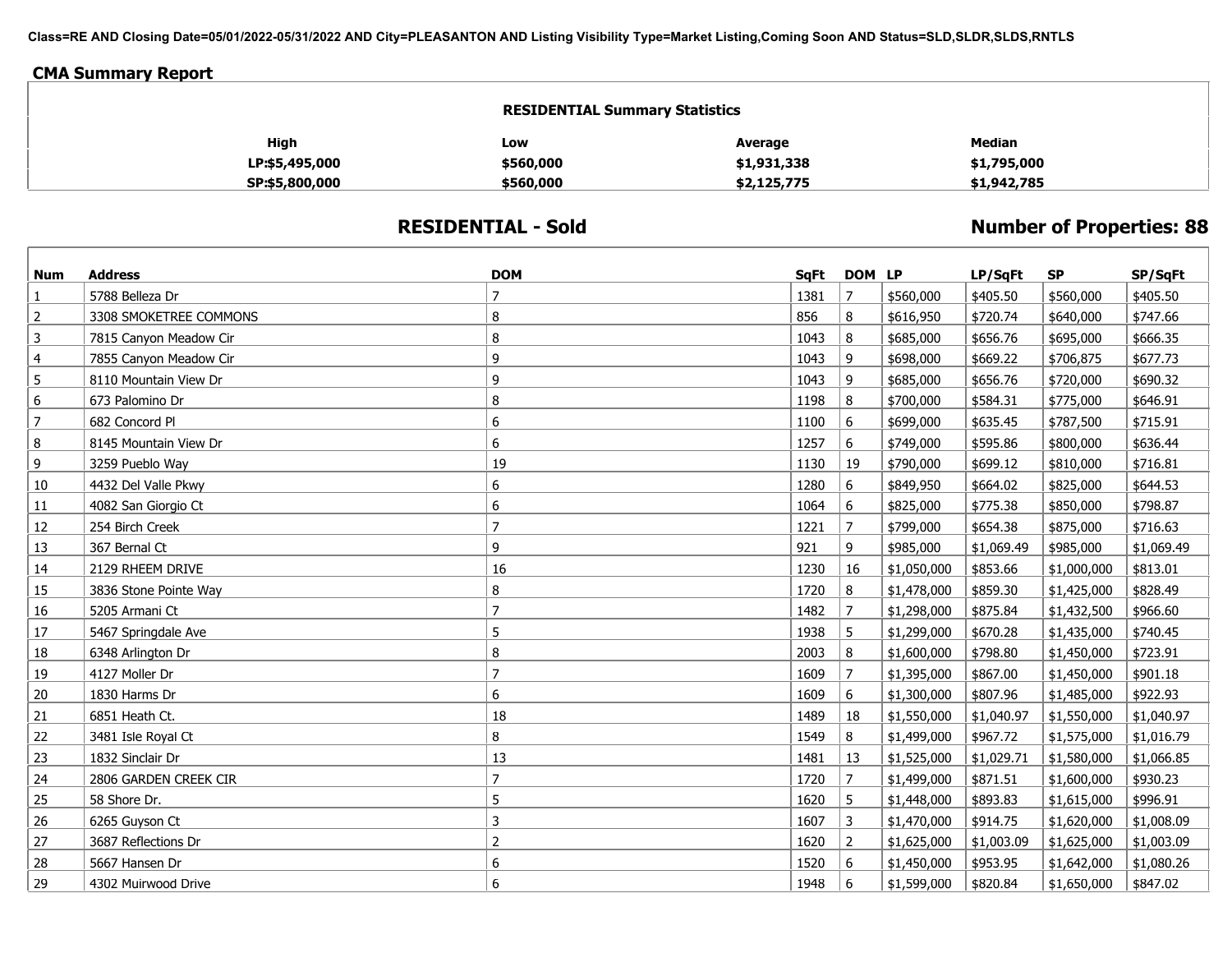| 30 | 4353 Douglas Ct             | 6              | 1489 | 6              | \$1,550,000 | \$1,040.97 | \$1,652,000 | \$1,109.47 |
|----|-----------------------------|----------------|------|----------------|-------------|------------|-------------|------------|
| 31 | 4529 Fisher Ct              | 8              | 1607 | 8              | \$1,499,000 | \$932.79   | \$1,720,000 | \$1,070.32 |
| 32 | 1084 Riesling Dr            | $\overline{7}$ | 1653 | $\overline{7}$ | \$1,650,000 | \$998.19   | \$1,725,000 | \$1,043.56 |
| 33 | 1212 CONCORD ST.            | 8              | 2400 | 8              | \$1,750,000 | \$729.17   | \$1,750,000 | \$729.17   |
| 34 | 7468 Muirwood Ct            | $\overline{7}$ | 1677 | $\overline{7}$ | \$1,499,888 | \$894.39   | \$1,798,000 | \$1,072.15 |
| 35 | 3243 Picadilly Ct           | 10             | 1941 | 10             | \$1,829,000 | \$942.30   | \$1,805,000 | \$929.93   |
| 36 | 5987 Bryce Canyon Ct        | 8              | 1835 | 8              | \$1,648,000 | \$898.09   | \$1,808,000 | \$985.29   |
| 37 | 3921 Alma Ct                | 6              | 1831 | 6              | \$1,600,000 | \$873.84   | \$1,820,000 | \$993.99   |
| 38 | 7608 Cottonwood Lane        | 8              | 1911 | 8              | \$1,749,000 | \$915.23   | \$1,820,000 | \$952.38   |
| 39 | 4270 Krause Ct              | 7              | 2010 | $\overline{7}$ | \$1,580,000 | \$786.07   | \$1,845,000 | \$917.91   |
| 40 | 7795 Olive Drive            | 6              | 1953 | 6              | \$1,600,000 | \$819.25   | \$1,858,000 | \$951.36   |
| 41 | 5092 Hillcrest Way          | $\overline{7}$ | 2201 | 7              | \$1,899,000 | \$862.79   | \$1,899,000 | \$862.79   |
| 42 | 1432 Freeman Ln             | 12             | 3162 | 12             | \$1,875,000 | \$592.98   | \$1,900,000 | \$600.89   |
| 43 | 3459 Virgil Cir             | 3              | 1673 | 3              | \$1,750,000 | \$1,046.03 | \$1,900,000 | \$1,135.68 |
| 44 | 3557 Olympic Ct S           | 5              | 1576 | 5              | \$1,550,000 | \$983.50   | \$1,935,570 | \$1,228.15 |
| 45 | 8134 Canyon Creek Cir       | 9              | 2279 | 9              | \$1,888,888 | \$828.82   | \$1,950,000 | \$855.64   |
| 46 | 7980 Spyglass Ct            | 0              | 2489 | 0              | \$1,959,800 | \$787.38   | \$1,960,000 | \$787.46   |
| 47 | 4726 Mchenry Gate Way       | 28             | 2050 | 28             | \$1,799,000 | \$877.56   | \$2,000,000 | \$975.61   |
| 48 | 3128 Joanne Cir.            | 9              | 2370 | 9              | \$2,049,000 | \$864.56   | \$2,000,000 | \$843.88   |
| 49 | 7429 Aspen Ct               | 6              | 2444 | 6              | \$1,850,000 | \$756.96   | \$2,000,000 | \$818.33   |
| 50 | 3144 Paseo Robles           | 5              | 1961 | 5              | \$1,599,000 | \$815.40   | \$2,005,000 | \$1,022.44 |
| 51 | 3164 Paseo Robles           | 5              | 1967 | 5              | \$1,795,000 | \$912.56   | \$2,010,000 | \$1,021.86 |
| 52 | 4630 Laramie Gate Ct        | 6              | 2020 | 6              | \$1,799,000 | \$890.59   | \$2,015,000 | \$997.52   |
| 53 | 6726 Paseo Catalina         | 13             | 2284 | 13             | \$1,958,400 | \$857.44   | \$2,025,000 | \$886.60   |
| 54 | 4514 Gatetree Cir           | $\overline{7}$ | 2172 | $\overline{7}$ | \$1,849,000 | \$851.29   | \$2,100,000 | \$966.85   |
| 55 | 6702 Paseo Catalina         | 7              | 2588 | $\overline{7}$ | \$1,795,000 | \$693.59   | \$2,120,000 | \$819.17   |
| 56 | 2332 Corte De La Jara       | 10             | 1948 | 10             | \$1,795,000 | \$921.46   | \$2,145,000 | \$1,101.13 |
| 57 | 7755 Fairbrook Ct           | 8              | 2201 | 8              | \$1,685,000 | \$765.56   | \$2,160,000 | \$981.37   |
| 58 | 1693 E Gate Way             | 4              | 2780 | 4              | \$1,950,000 | \$701.44   | \$2,200,000 | \$791.37   |
| 59 | 3273 MONMOUTH CT            | 8              | 1941 | 8              | \$1,795,000 | \$924.78   | \$2,209,900 | \$1,138.54 |
| 60 | 985 Clinton Place           | 19             | 2384 | 19             | \$2,199,950 | \$922.80   | \$2,300,000 | \$964.77   |
| 61 | 100 Monaco Ct.              | $10\,$         | 3000 | 10             | \$2,285,000 | \$761.67   | \$2,300,000 | \$766.67   |
| 62 | 6713 Corte Del Vista        | 20             | 2573 | 20             | \$2,278,000 | \$885.35   | \$2,340,000 | \$909.44   |
| 63 | 4186 Hall Ct                | 7              | 2290 | 7              | \$1,849,000 | \$807.42   | \$2,365,000 | \$1,032.75 |
| 64 | 5939 Sterling Greens Circle | 9              | 2901 | 9              | \$2,250,000 | \$775.59   | \$2,380,000 | \$820.41   |
| 65 | 3068 Boardwalk              | 5              | 2260 | 5              | \$1,949,000 | \$862.39   | \$2,410,000 | \$1,066.37 |
| 66 | 3118 Arbor Dr               | $11\,$         | 2429 | 11             | \$2,295,000 | \$944.83   | \$2,413,000 | \$993.41   |
| 67 | 1505 Brookline Loop         | 9              | 3673 | 9              | \$2,380,000 | \$647.97   | \$2,475,000 | \$673.84   |
| 68 | 6930 Corte Mercado          | $\overline{7}$ | 2332 | $\overline{7}$ | \$2,199,000 | \$942.97   | \$2,476,000 | \$1,061.75 |
| 69 | 3235 Omega Cir              | $\overline{7}$ | 2317 | 7              | \$2,198,000 | \$948.64   | \$2,500,000 | \$1,078.98 |
| 70 | 3463 Windsor Ct             | $\overline{7}$ | 3556 | 7              | \$2,499,000 | \$702.76   | \$2,680,000 | \$753.66   |